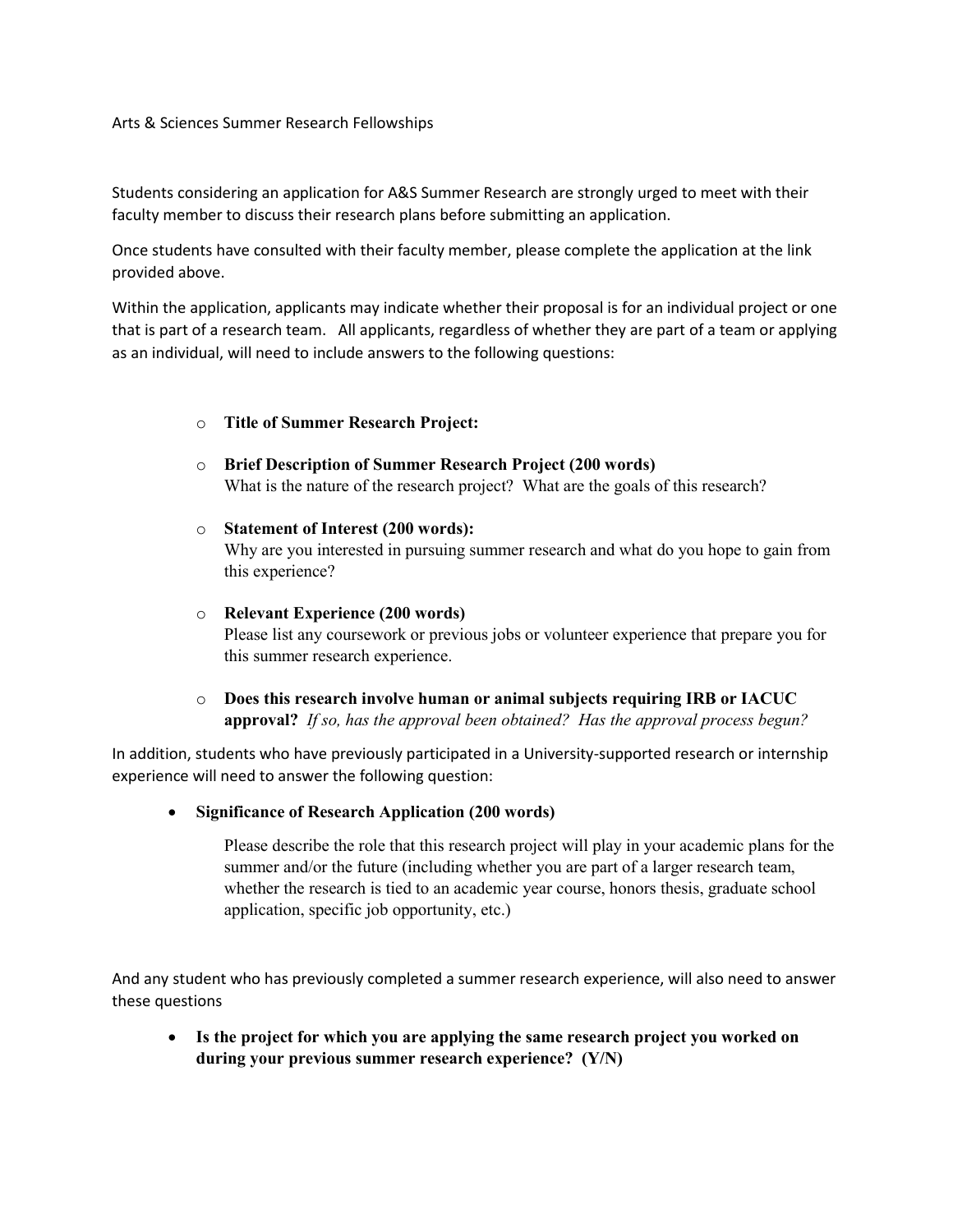• **Will you be working with the same mentor with whom you conducted research in a previous summer? (Y/N)**

## • **Previous Summer Research (200 words)**

Please describe your previous summer research, what you learned during that summer, and, if applicable, how that experience prepares you for the research that you are proposing to do this summer. Please mention any concrete results of your previous research experience (e.g., conference presentations, publications)